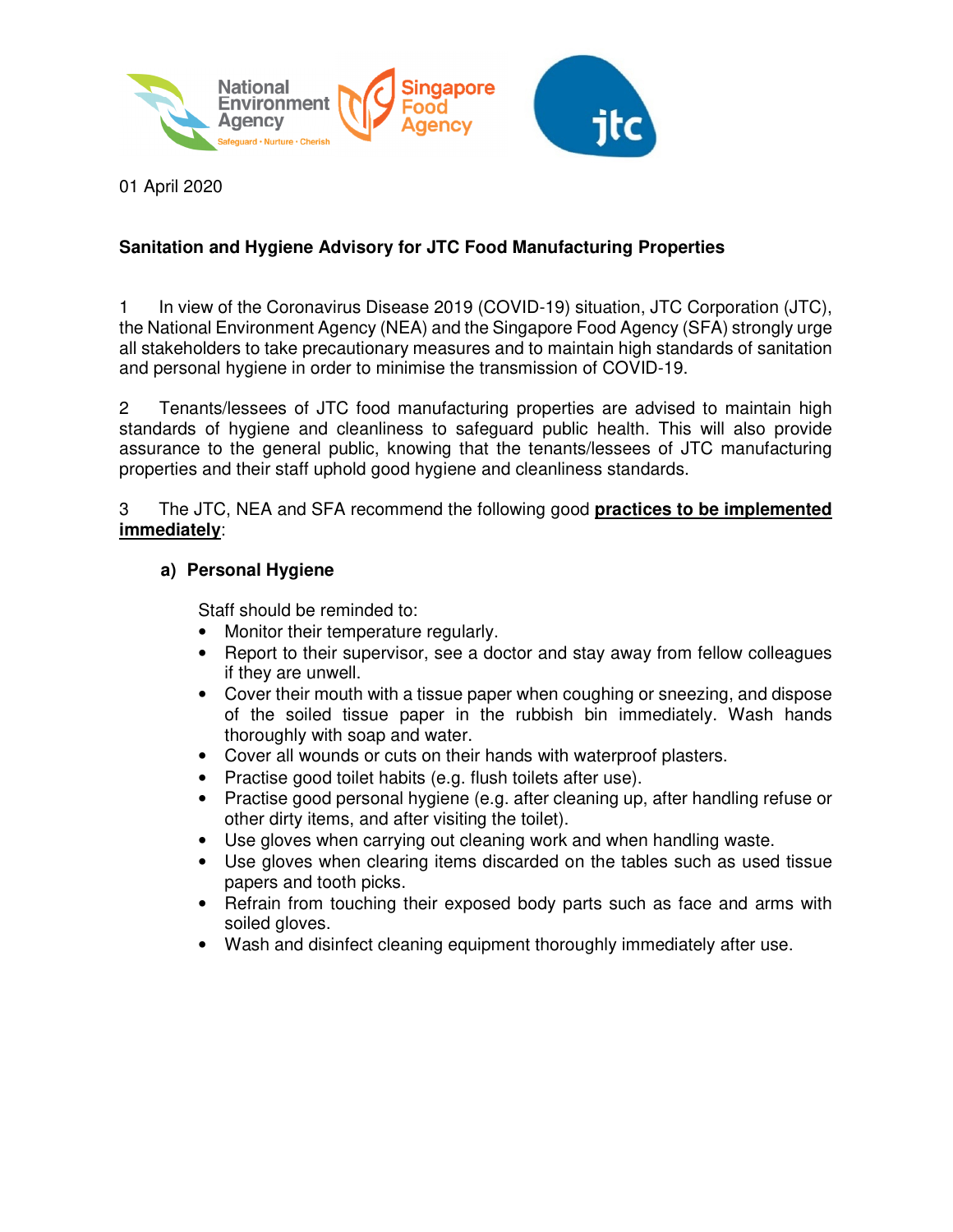



# **b) Food Hygiene**

- Food should only be prepared within designated food processing areas.
- Do not leave unpacked food at common areas (e.g. the front of house or driveway).
- Do not prepare or handle food if they feel unwell (for e.g. vomiting, diarrhea or fever) or if they have infected wounds, skin infections or sores.
- Ensure all products are obtained from licensed food sources.
- Cook food thoroughly. Keep hot food above  $60^{\circ}$ C.
- Cover food properly to prevent contamination.
- Provide serving spoons where deemed necessary.
- Do not keep personal belongings in food preparation areas. A separate locker area should be provided for storage of personal belongings.
- Do not use cracked or chipped crockery as germs can harbour in the cracks.
- Use separate chopping boards, knives and other instruments for raw and cooked foods to prevent cross contamination.
- Use clean disposable gloves when handling food.
- Store raw food and cooked/ready-to-eat food separately.
- Keep food preparation areas and premises clean and pest-free, and ensure preparation surfaces, utensils and cooking equipment are clean, and ensuring good housekeeping practices.

## **c) Housekeeping/Refuse Management**

- Assign a team of staff to carry out cleaning, washing and housekeeping daily for the premises inclusive of the front and back of house.
- Remove unwanted, non-useable or unused items such as unwanted equipment, cardboard boxes, plastic basket, metal cabinets etc daily.
- Do not wash cooking utensils and cutleries at common areas.
- Goods must be properly stored and stacked above floor level to facilitate cleaning of the premises.
- Disinfect frequently touched areas such as door knobs and tabletops with disinfectants regularly.
- Provide sufficient refuse pedal bins lined with plastic bags with tight covers in the kitchen.
- Ensure refuse bins are covered at all times and cleared daily.
- Clean up any refuse spillage immediately.
- Engage licensed waste contractors to remove waste daily.
- Wash and disinfect all refuse bins and litter bins at the end of each business day.